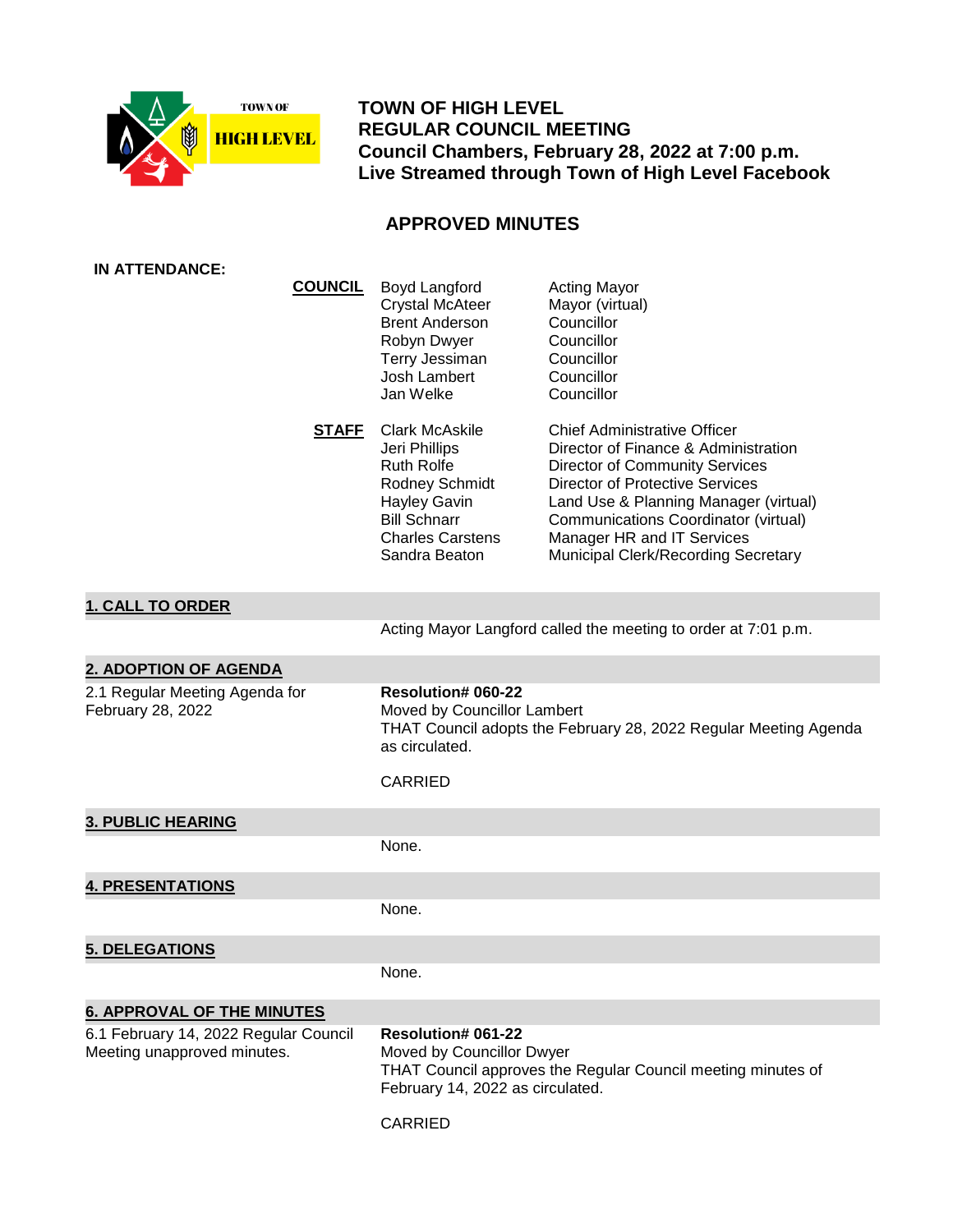# **7. DELEGATION BUSINESS**

None.

| 8. MAYOR'S REPORT                                                                                              |                                                                                                                                                                                                                                                                                                                                                                                                                                                                                                                                                                                                                                                                                                                                                                                                                                                                                                                                                                                                                           |
|----------------------------------------------------------------------------------------------------------------|---------------------------------------------------------------------------------------------------------------------------------------------------------------------------------------------------------------------------------------------------------------------------------------------------------------------------------------------------------------------------------------------------------------------------------------------------------------------------------------------------------------------------------------------------------------------------------------------------------------------------------------------------------------------------------------------------------------------------------------------------------------------------------------------------------------------------------------------------------------------------------------------------------------------------------------------------------------------------------------------------------------------------|
| 8.1 Mayor's report                                                                                             | January 24 - February 28, 2022<br>Jan 25 – Roundtable for Canadian Northern Corridor Research<br>program<br>Jan 25 - Wildfire and Forestry Dialogue<br>Jan 27 - Boreal Housing Regular Meeting<br>Jan 31 - Landscape Architecture - History Walk / Cultural Park - High<br>Level Native Friendship Centre<br>Jan 31 - Strategic Plan 2022 Preliminary session<br>Feb 02 - Dene Tha'-ToHL Regular Meeting<br>Feb 02 - Meeting w/Minister Glubish (Service Alberta)<br>Feb 02 - Meeting w/Minister Sawhney (Transportation)<br>Feb 04 - Boreal Housing<br>Feb 10 - Panelist, Canadian Dialogue Wildland Fire<br>Feb 22 & 23 - Growing the North (virtual) Conference 2022<br>Feb 24 - Boreal Housing<br>Feb 24 - Meeting w/Minister Glubish<br>Feb 24 - Meeting w/Minister McIvor (Municipal Affairs)<br>Feb 24 - Meeting w/Minister Sawhney<br>Feb 26 - ToHL Firefighter Awards<br><b>Resolution# 062-22</b><br>Moved by Councillor Anderson<br>THAT Council accepts the Mayor's report for information.<br><b>CARRIED</b> |
| 9. COUNCIL COMMITTEE REPORTS                                                                                   |                                                                                                                                                                                                                                                                                                                                                                                                                                                                                                                                                                                                                                                                                                                                                                                                                                                                                                                                                                                                                           |
| 9.1 Committee reports on which<br>Councillors are appointed:<br>• Deputy Mayor Langford<br>Councillor Anderson | <b>Acting Mayor Langford:</b><br>Feb 15-17 - Assessment Review Board Training<br>Feb 16 - Regional Economic Development Initiative Meeting<br>Feb 18 - Unable to attend the Northern Alberta Flected Leaders                                                                                                                                                                                                                                                                                                                                                                                                                                                                                                                                                                                                                                                                                                                                                                                                              |

- Councillor Anderson Councillor Dwyer
- 
- Councillor Jessiman
- Councillor Lambert
- Councillor Welke
- Feb 18 Unable to attend the Northern Alberta Elected Leaders meeting, but has the meeting minutes for Administration.

Councillor Anderson:

Feb 23 – High Level Library Board, new Board positions elected. Feb 24 – Golden Range AGM, no changes in Board members.

Councillor Dwyer:

Feb 22 to 24 – Growing the North 2022 Conference (virtual) Feb 23 – High Level Library Board

Councillor Jessiman: Feb 09 – High Library Community Policing Society Feb 18 – Child Advocacy Board Meeting

Councillor Lambert:

Feb 22 – High Level and District Chamber of Commerce AGM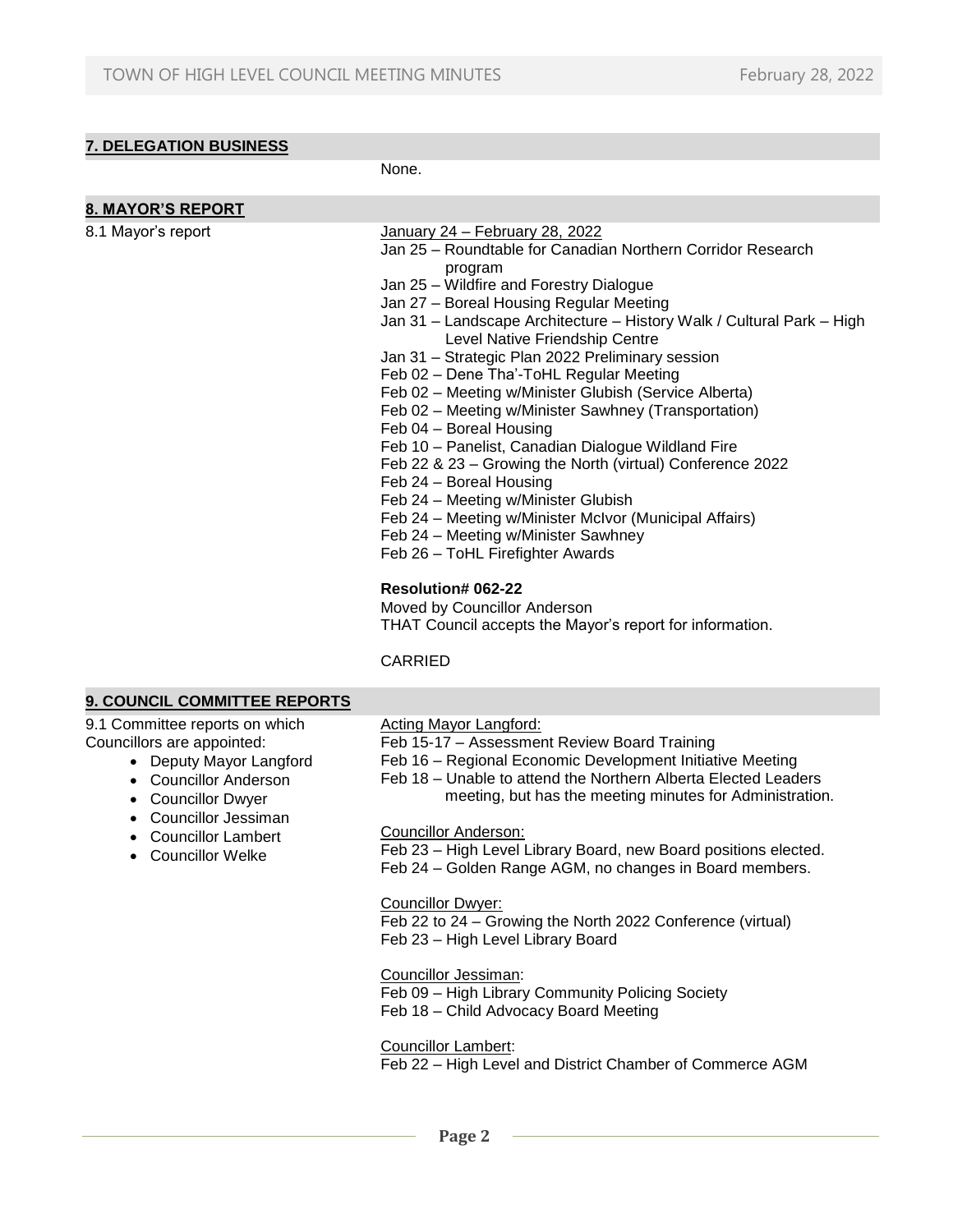### Councillor Welke:

- Feb 16 Community Education Committee (Northern Lakes College) Virtual Open House on March 9th / 6:00-8:00 p.m., check the Northern Lakes College website
- Feb 23 Northwest Region FASD Society
- Feb 24 Mackenzie Frontier Tourist Association meeting

### **Resolution# 063-22**

Moved by Councillor Jessiman THAT Council accepts the Councillor Committee reports for information.

### CARRIED

| <b>10. ADMINISTRATIVE REPORTS</b>                                                                                    |                                                                                                                                                                                                                                                                               |
|----------------------------------------------------------------------------------------------------------------------|-------------------------------------------------------------------------------------------------------------------------------------------------------------------------------------------------------------------------------------------------------------------------------|
| 10.1 Council's Action List                                                                                           | <b>Resolution# 064-22</b><br>Moved by Councillor Lambert<br>THAT Council accepts the Action List for information.                                                                                                                                                             |
|                                                                                                                      | <b>CARRIED</b>                                                                                                                                                                                                                                                                |
| 10.2 Capital Projects Status Report                                                                                  | Resolution# 065-22<br>Moved by Councillor Welke<br>THAT Council accepts the Capital Projects Status Report for<br>information.                                                                                                                                                |
|                                                                                                                      | <b>CARRIED</b>                                                                                                                                                                                                                                                                |
| 10.3 Financial Report - January 2022                                                                                 | <b>Resolution# 066-22</b><br>Moved by Councillor Jessiman<br>THAT Council accepts the Financial report - January 2022 for<br>information.                                                                                                                                     |
|                                                                                                                      | <b>CARRIED</b>                                                                                                                                                                                                                                                                |
| <b>11. ADMINISTRATIVE INQUIRIES</b>                                                                                  |                                                                                                                                                                                                                                                                               |
|                                                                                                                      | None.                                                                                                                                                                                                                                                                         |
| <b>12. OLD BUSINESS</b>                                                                                              |                                                                                                                                                                                                                                                                               |
|                                                                                                                      | None.                                                                                                                                                                                                                                                                         |
| <b>13. NEW BUSINESS</b>                                                                                              |                                                                                                                                                                                                                                                                               |
| 13.1 RFD: Northern Lights Regional<br>Humane Society Operational<br>Agreement<br>- From the Feb 22/2022 CoW meeting. | <b>Resolution# 067-22</b><br>Moved by Councillor Dwyer<br>THAT Council approves the amendments to the Operational<br>Agreement with the Northern Lights Regional Humane Society, with<br>the change to the amount of the grant, being Option C (\$5,000.00), as<br>presented. |
|                                                                                                                      | <b>CARRIED</b>                                                                                                                                                                                                                                                                |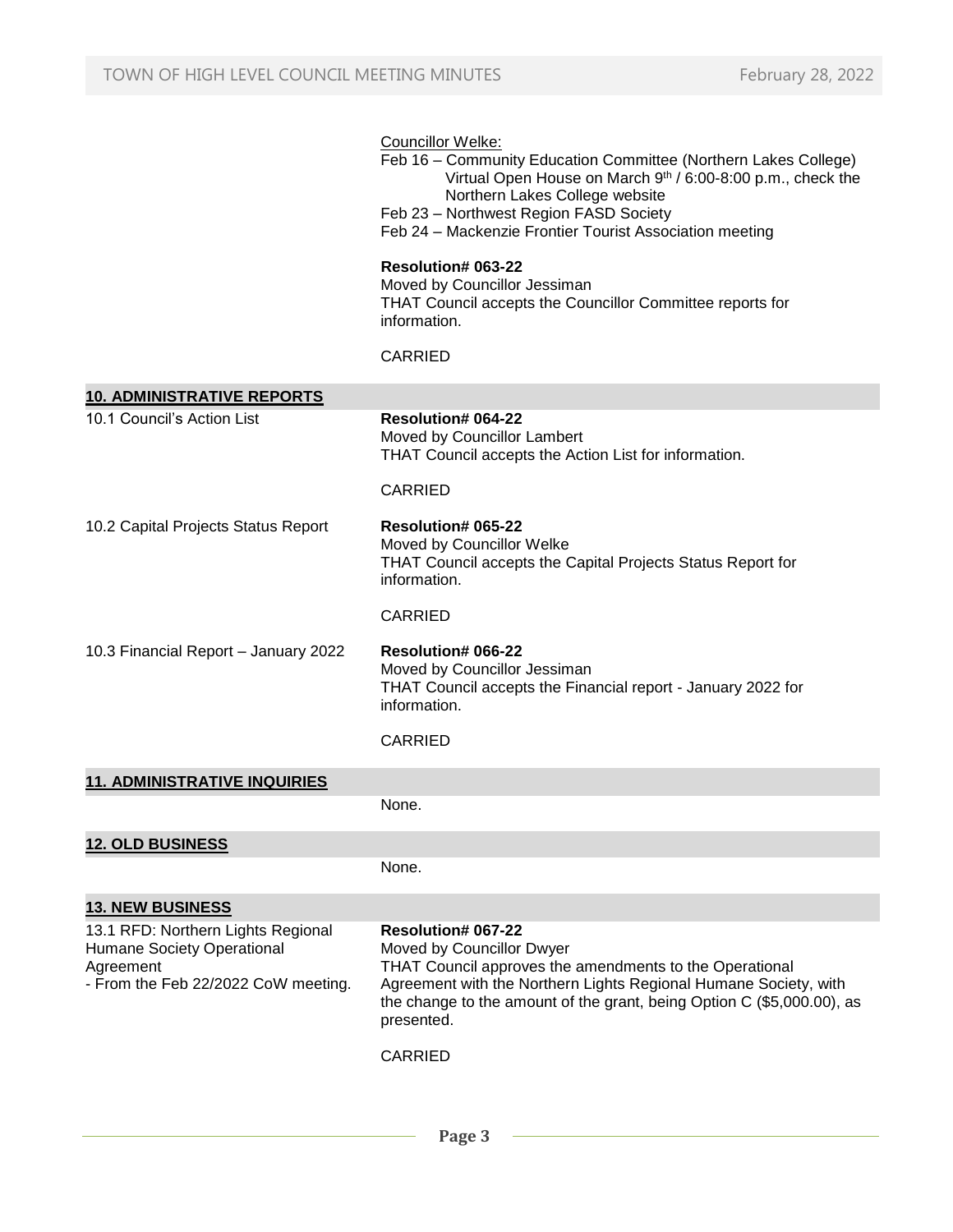| 13.2 RFD: Vitalization Grant program<br>Application V22-002<br>- From the Feb 22/2022 CoW meeting. | Pursuant to section 172 of the MGA, Councillor Welke declared a<br>pecuniary interest and left the meeting at 7:15 p.m. Councillor Welke is<br>an owner of the business applying for the Vitalization Grant.                                                                                                                                                      |
|----------------------------------------------------------------------------------------------------|-------------------------------------------------------------------------------------------------------------------------------------------------------------------------------------------------------------------------------------------------------------------------------------------------------------------------------------------------------------------|
|                                                                                                    | <b>Resolution# 068-22</b><br>Moved by Councillor Lambert<br><b>THAT Council approves Vitalization Grant Program Application</b><br>V22-002 for \$12,947.75 (Twelve-Thousand, Nine-Hundred and Forty-<br>Seven Dollars and Seventy-Five Cents) allocated to the 2022<br>Vitalization Grant Program budget from General Reserves.                                   |
|                                                                                                    | <b>CARRIED</b>                                                                                                                                                                                                                                                                                                                                                    |
|                                                                                                    | Councillor Welke returned to the meeting at 7:16 p.m.                                                                                                                                                                                                                                                                                                             |
| 13.3 RFD: Review Mandatory<br>COVID-19 Vaccination Policy 267-21                                   | <b>Resolution# 069-22</b><br>Moved by Councillor Dwyer<br>THAT Council approves the revised Mandatory COVID-19 Vaccination<br>Policy 267-21, as presented.                                                                                                                                                                                                        |
|                                                                                                    | <b>CARRIED</b>                                                                                                                                                                                                                                                                                                                                                    |
| 13.4 RFD: Library Board Appointment                                                                | <b>Resolution# 070-22</b><br>Moved by Councillor Anderson<br>THAT Council appoint Jane Robichaud for a three-year term with the<br>High Level Library Board.                                                                                                                                                                                                      |
|                                                                                                    | <b>CARRIED</b>                                                                                                                                                                                                                                                                                                                                                    |
| 13.5 RFD: Ice Resurfacer Bid Award                                                                 | <b>Resolution# 071-22</b><br>Moved by Councillor Jessiman<br>THAT Council approves the purchase of an electric Ice Resurfacer,<br>Zamboni 450 from Industrial Machine for the total price of \$190,995;<br>with net price after grant rebate and trade in of current Engo Ice<br>Resurfacer not to exceed \$127,995, with anticipated delivery of August<br>2022. |
|                                                                                                    | <b>CARRIED</b>                                                                                                                                                                                                                                                                                                                                                    |
| 13.6 RFD: CPO Program - Policy<br>Review                                                           | Resolution# 072-22<br>Moved by Councillor Welke<br>THAT Council amend 224-08 Property Control Policy; 231-10 Peace<br>Officer Policy; 261-19 Peace Officer Firearm Policy; and 261-21 Peace<br>Officer Use of Force and Arrest Policy as presented; and                                                                                                           |
|                                                                                                    | Furthermore, THAT Council rescind 222-08 Peace Officer Oleoresin<br>Capsicum Spray Policy; 223-08 Peace Officer Extendable Baton<br>Policy; and 254-17 Peace Officer Notebook Policy.                                                                                                                                                                             |
|                                                                                                    | <b>CARRIED</b>                                                                                                                                                                                                                                                                                                                                                    |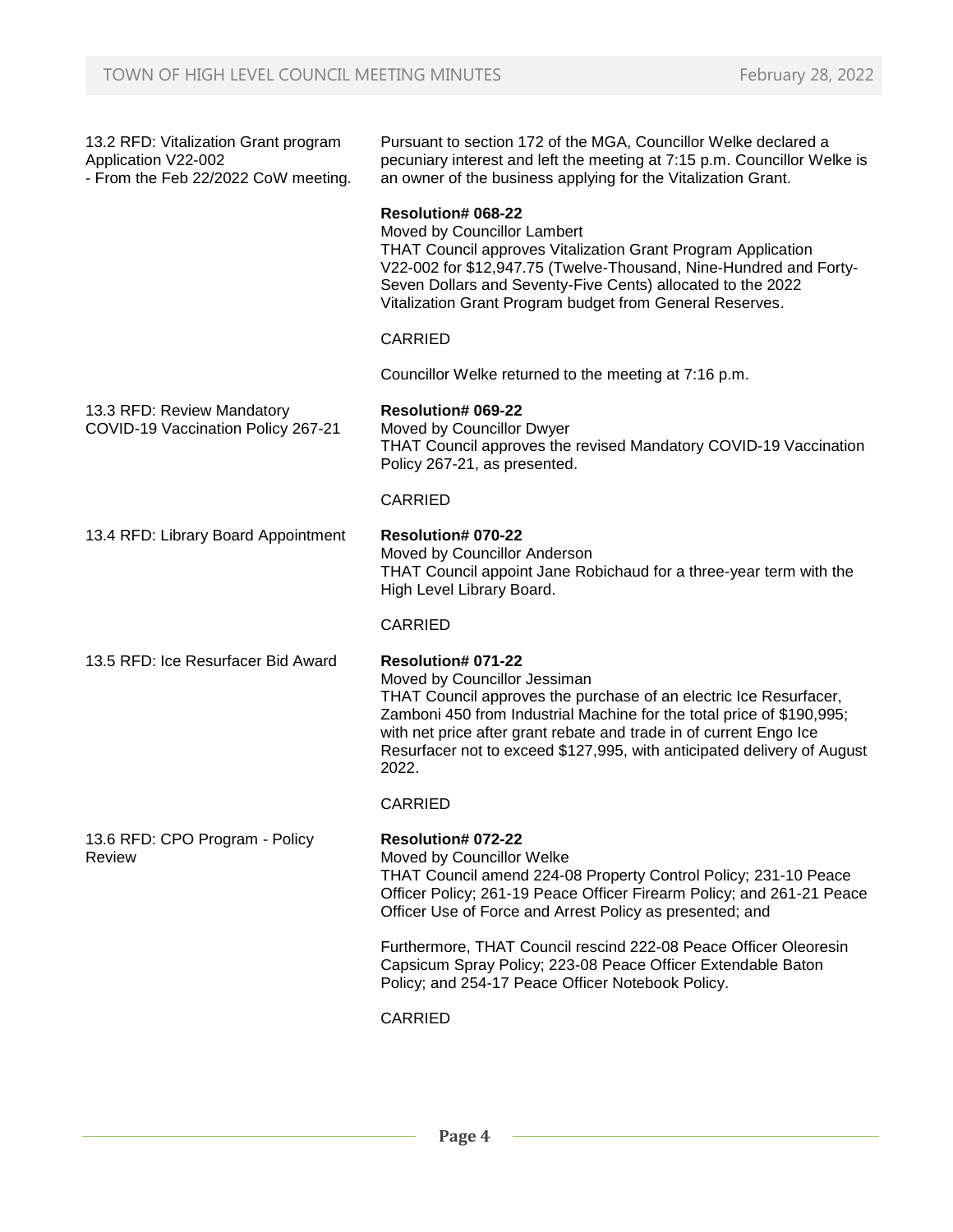# **14. CORRESPONDENCE FOR ACTION**

14.1 Canadian Northern Corridor High Level Community Engagement - Tabled from the Feb 14/2022 Regular Mtg.

Acting Mayor Mayor Langford shared the Canadian Northern Corridor engagement information with the public, Wednesday, March 2, 2022 / 6:00 – 8:00 p.m. – More information on the Town's Facebook page.

#### **Resolution# 073-22**

Moved by Councillor Anderson THAT Council accept the Canadian Northern Corridor High Level Community Engagement for information.

## CARRIED

### **15. CORRESPONDENCE FOR INFORMATION**

15.1 Regional Economic Development Initiative meeting minutes, January 19, 2022.

### **Resolution# 074-22**

Moved by Councillor Lambert THAT Council accept item 15.1 for information.

## CARRIED

# **16. NOTICE OF MOTIONS**

None.

### **17. QUESTION PERIOD**

## **18. CLOSED SESSION**

Acting Mayor Langford thanked the viewers and requested a motion from Council to move into Closed Session.

#### **Resolution# 075-22**

Moved by Councillor Dwyer THAT Council move into closed session at 7:26 p.m., pursuant to FOIP section 21.

#### CARRIED

The following individuals remained in closed session: Elected officials – B. Langford, C. McAteer (virtual), B. Anderson, R. Dwyer, T. Jessiman, J. Lambert, and J. Welke. Staff – C. McAskile, J. Phillips, R. Rolfe, R. Schmidt, B. Schnarr, H. Gavin (virtual), C. Carstens, and S. Beaton.

#### **Resolution# 076-22**

Moved by Councillor Anderson THAT Council move out of Closed Session at 7:30 p.m.

#### CARRIED